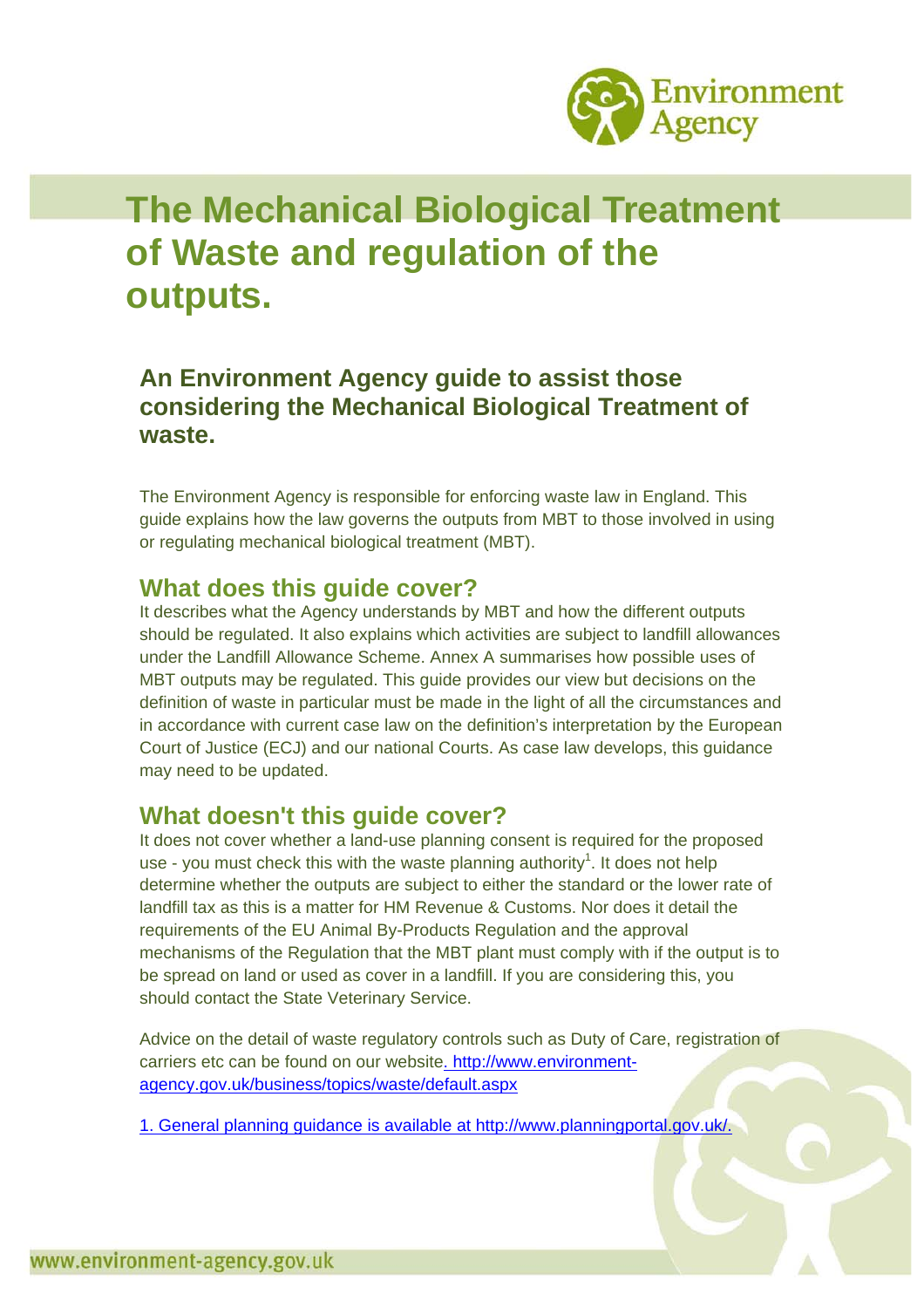This guide is our understanding of the law at the date of the document and is no substitute for obtaining your own independent legal advice. The law may change and the user must take account of future developments by, for example, checking our website to ensure that they have the latest version of this document.

### **What is MBT?**

Mechanical Biological Treatment (MBT) plant are used to treat residual municipal waste by a combination of physical and biological processes. The biological processes are aerobic decomposition and anaerobic digestion. The physical processes include size reduction/shredding of the waste, separation of ferrous and non-ferrous metals, size classification, density separation, heat/steam treatment and screening and/or size reduction of outputs. MBT is an intermediate treatment process. Not all these processes are used in each plant and there are many possible configurations.

There are usually several different outputs from the process: metals; glass; refuse derived fuel, i.e. high calorific value – plastics, other oil-based, paper, card; liquid digestate which only arises from anaerobic digestion and a solid digestate.

#### **Are the outputs waste?**

Uncertainty over the point at which waste has been fully recovered and ceases to be waste within the meaning of Article 6(1) of the EU Waste Framework Directive (2008/98/EC) has inhibited the development and marketing of materials produced from waste which could be used beneficially without damaging human health and the environment. In some cases, this uncertainty has also inhibited the recovery and recycling of waste and its diversion from landfill. Therefore a number of Quality Protocol's have been published which sets out criteria for the production of a product from a specific waste type. Compliance with these criteria is considered sufficient to ensure that the fully recovered product may be used without risk to the environment or harm to human health and therefore without the need for waste management controls.

#### **All of the outputs from MBT are waste?**

Other than those fully recovered products meeting the compliance criteria of a Quality Protocol. Therefore an environmental permit is normally required in order to carry out any waste recovery or disposal operation.

The definition of waste in the Waste Framework Directive is "any substance or object…which the holder discards or intends or is required to discard" (Article 3(1)).

The effect of Article 2 is to exclude specified categories of waste from the scope of the Directive.

What constitutes a waste is important to a number of regimes beyond Environmental Permitting. Because of this, the Government has published separate guidance on this subject. Reference should be made to the Guidance on the definition of waste<sup>2</sup>.

2. [www.defra.gov.uk/environment/waste/topics/index.htm#what](http://www.defra.gov.uk/environment/waste/topics/index.htm#what)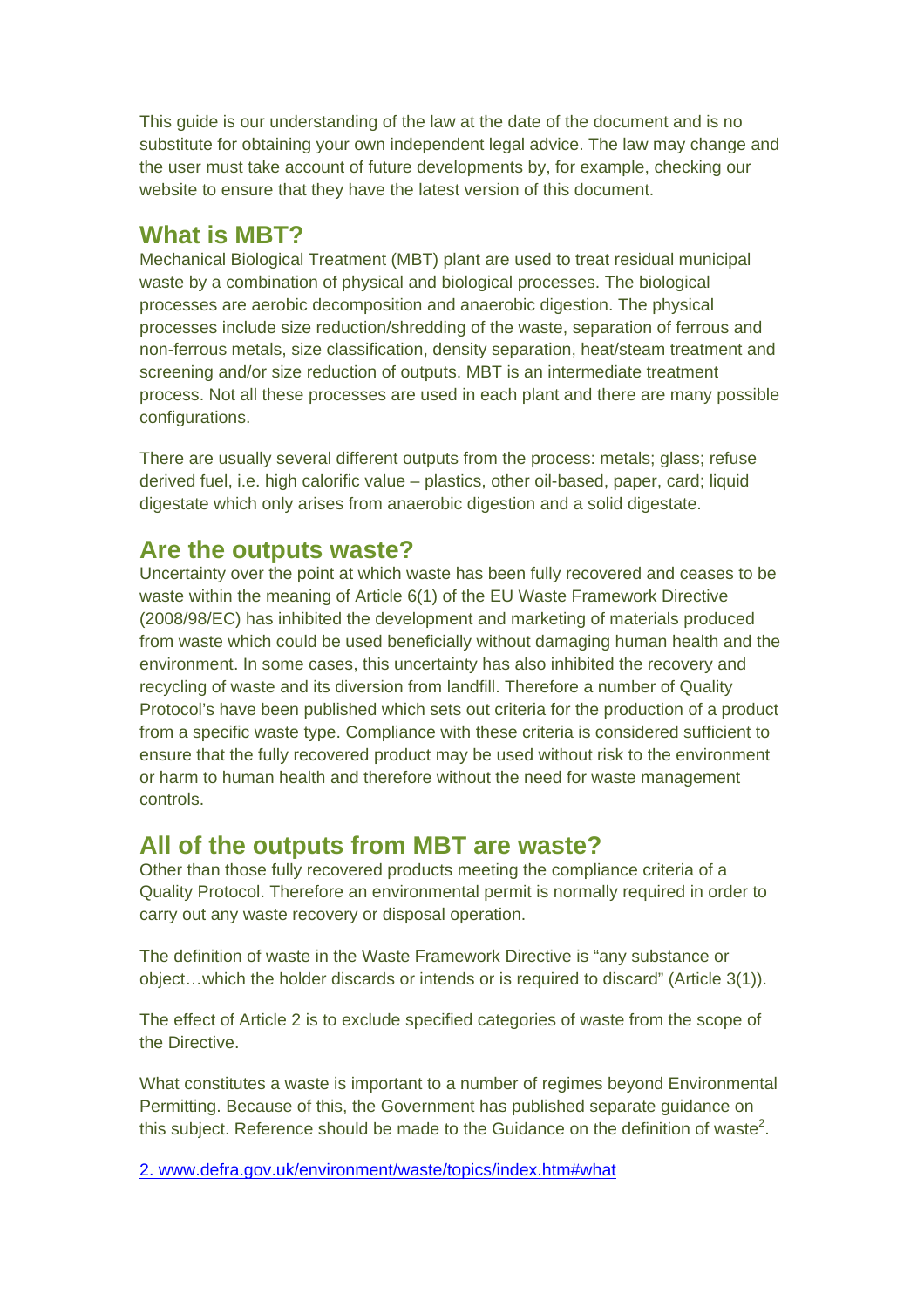A number of Directives delivered through Environmental Permitting also depend on the definition of waste. These include the Landfill, Waste Incineration, ELV, WEEE and IPPC Directives.

### **Exempt waste operations - Article 24 - Waste Framework Directive**

The Waste Framework Directive provides for exemptions from the requirement for a permit for the carrying out of certain waste operations (Article 24). New regulations changing waste exemptions were introduced on 6 April 2010. The Environmental Permitting (England and Wales) Regulations 2010 affect the types of waste operation that are exempt and the rules which control them.

The information on our website<sup>3</sup> will help you find out about the regulations that control waste exemptions and what types of waste operation are listed as exempt.

### **Establishing when the outputs from MBT plant cease to be waste.**

We strongly support genuine waste recovery and encourage recovery of waste rather than its disposal, but it is important to clearly distinguish between recovery and disposal.

Recovery means any operation the principal result of which is waste serving a useful purpose by replacing other materials which would otherwise have been used to fulfil a particular function, or waste being prepared to fulfil that function, in the plant or in the wider economy. Annex II of the Directive sets out a non-exhaustive list of recovery operations;

Disposal means any operation which is not recovery even where the operation has as a secondary consequence the reclamation of substances or energy. Annex I of the Directive sets out a non-exhaustive list of disposal operations;

The lists of disposal and recovery operations in Annex I and Annex II to the Directive are intended to provide illustrations of the way these operations are carried out in practice. They are not intended to be exhaustive. An operation may be a disposal or recovery operation within the meaning of the Directive even if it is not listed in either Annex I or Annex II. The Directive will therefore apply to existing methods of disposing or recovering waste which are not listed and also to any new methods of disposing or recovering waste.

The terms recovery and disposal are mutually exclusive – a given operation cannot be both a disposal and a recovery operation.

#### **Main outputs from MBT.**

We consider below the five main outputs from MBT plants:

3.<http://www.environment-agency.gov.uk/business/topics/permitting/32322.aspx>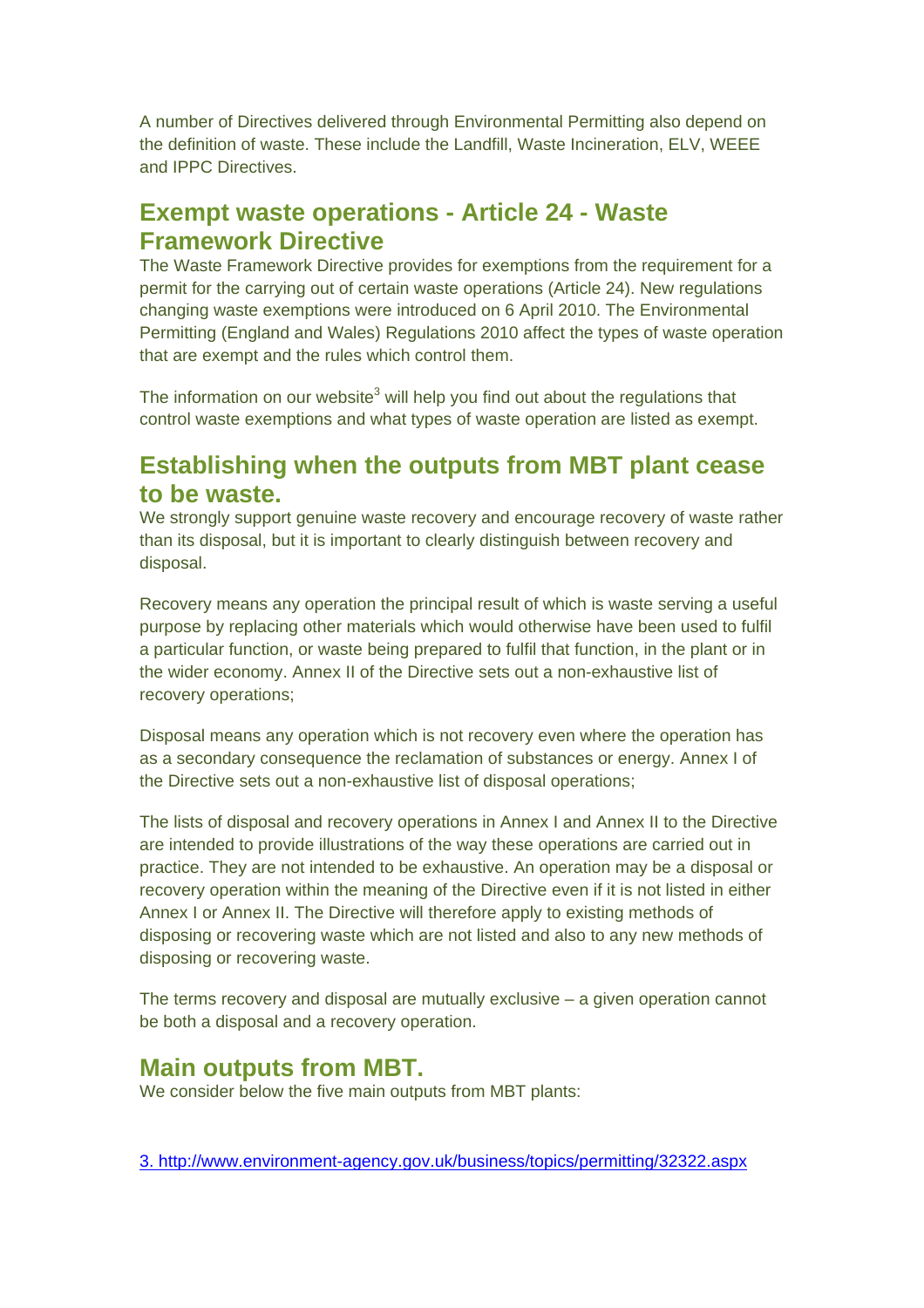### **Metals**

The ferrous and non-ferrous metal output from MBT plant will generally cease to be waste when formed into ingots, sheets or coils of steel $4$ .

### **Glass**

The facts of each case must be considered, however we can say that waste glass that is recovered and meet the quality and conformity requirements of the following Quality Waste Protocols are likely to be regarded as having been completely recovered and having ceased to be waste at that point.

[http://www.environment-agency.gov.uk/static/documents/Business/090108](http://www.environment-agency.gov.uk/static/documents/Business/090108%20_Quality_Protocol_for_Flat_Glass_-_published.pdf) Quality Protocol for Flat Glass - published.pdf

[http://www.wrap.org.uk/downloads/0083\\_Quality\\_Protocol\\_A4.cb4e5873.87.pdf](http://www.wrap.org.uk/downloads/0083_Quality_Protocol_A4.cb4e5873.87.pdf)

### **Liquid digestate.**

This only arises from anaerobic digestion. The Quality Protocol sets out criteria for the production of quality outputs from anaerobic digestion of material that is biodegradable waste (biowaste). Quality outputs from anaerobic digestion include the whole digestate, the separated fibre fraction and the separated liquor. If these criteria are met, quality outputs from anaerobic digestion will normally be regarded as having been fully recovered and to have ceased to be waste.

[http://www.environment-agency.gov.uk/static/documents/Business/](http://www.environment-agency.gov.uk/static/documents/Business/%20AD_Quality_Protocol_GEHO0610BSVD-E-E.pdf) [AD\\_Quality\\_Protocol\\_GEHO0610BSVD-E-E.pdf](http://www.environment-agency.gov.uk/static/documents/Business/%20AD_Quality_Protocol_GEHO0610BSVD-E-E.pdf)

In order to meet the requirements of the above Quality Waste Protocol the waste materials accepted at the plant must conform to those waste types listed in Appendix B and they must be source-segregated, i.e. they must have been kept separate from any other wastes and non-biodegradable materials.

We believe it is unlikely that liquid digestate from anaerobic digestion after MBT will conform to the above Quality Waste Protocol due to the fact that the wastes are unlikely to be source segregated. Therefore any liquid digestate from anaerobic digestion after MBT will remain a waste until it has been spread on land as a soil conditioner under an environmental permit.

### **Fine, solid fraction sent for composting.**

Depending on the processes at the facility and its waste acceptance procedures, compost can be produced to different qualities. Some could retain their waste characteristics and would need to be regulated under the European Waste Framework Directive (WFD), and some could be of high quality and no longer waste.

4[.http://www.defra.gov.uk/environment/waste/topics/documents/ECJCaseLaw200902](http://www.defra.gov.uk/environment/waste/topics/documents/ECJCaseLaw20090209.pdf) [09.pdf](http://www.defra.gov.uk/environment/waste/topics/documents/ECJCaseLaw20090209.pdf) See Mayer Parry Recycling Ltd judgment on Case C-444/00 (Mayer Parry Recycling Ltd).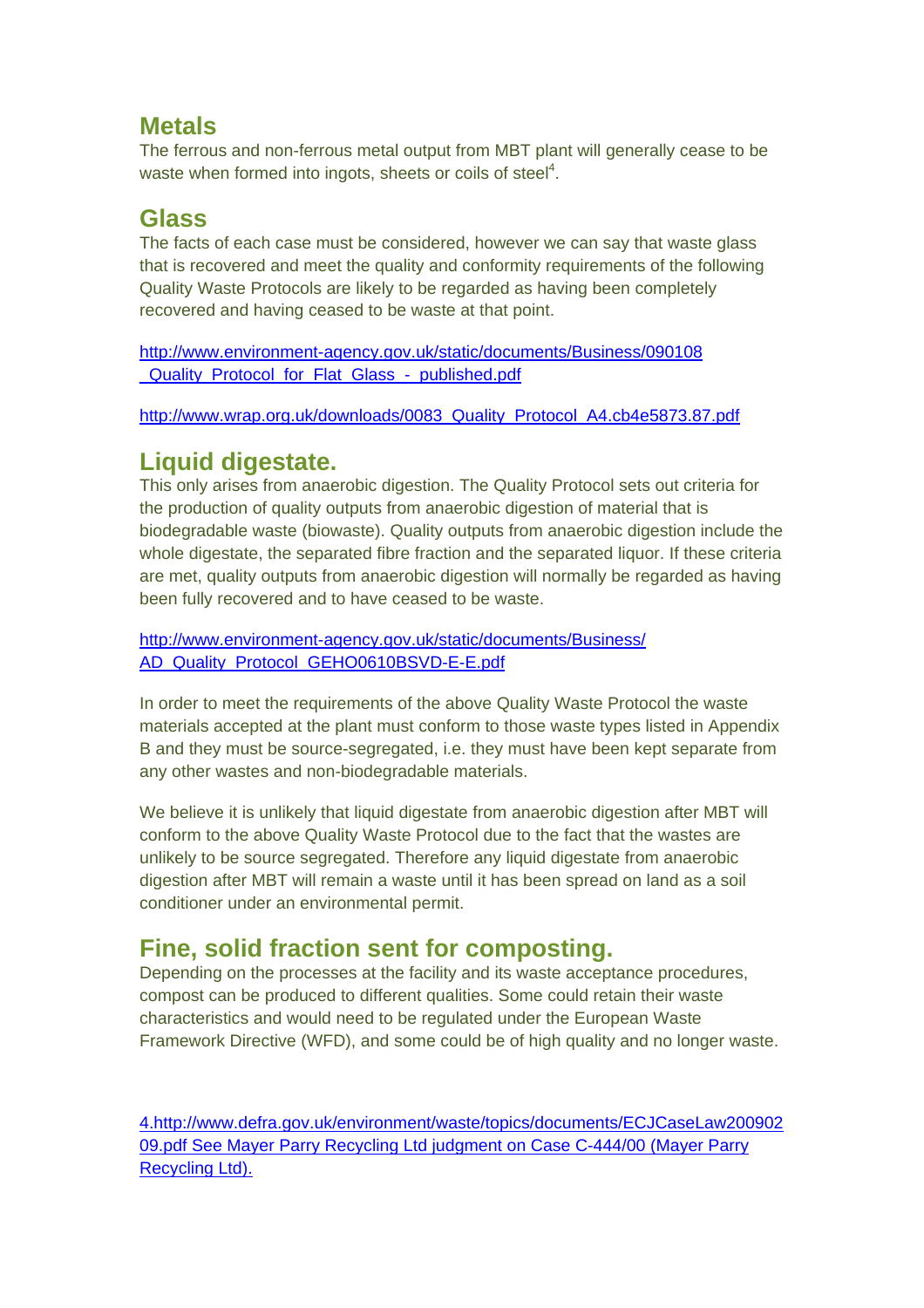To help reduce these uncertainties we have developed a Quality Waste Protocol for compost.

Basically, compost will normally be regarded as having been fully recovered and to have ceased to be waste, and therefore no longer subject to waste management controls when

- 1. the compost is produced using only those source-segregated input materials listed in Appendix B of the Quality Waste Protocol for compost;
- 2. the compost meets the requirements of an approved standard;
- 3. the compost is destined for appropriate use, in accordance with Section 4, in one of the designated market sectors.

We consider that the non-source segregated stabilised organic fraction from an MBT plant will only have a few end uses that will depend on the quality of this fraction. The solid fraction from an MBT plant requires further recovery and is considered to be a waste for regulatory purposes, only ceasing to be waste when fully recovered.

### **High heat value fraction**

This is separated for potential energy recovery and is often referred to as Refuse Derived Fuel (RDF). The output comes in several forms: crude and loose; shredded; or shredded and compressed into dense fuel pellets. The Environment Agency considers that RDF (e.g. fuel derived from household waste) is waste and remains waste until it is burned as fuel<sup>5</sup>.

## **Spreading waste to land**

#### **Environmental permits and registered exemptions**

It is normally an offence to subject waste to disposal or recovery operations without the benefit of an environmental permit.

We have developed a number of standard environmental permits that allow operators to store and subsequently use waste for a number of specific purposes. You can find the standard rules sets, generic risk assessment, guidance and application form by using the following link.

#### <http://www.environment-agency.gov.uk/business/topics/permitting/32334.aspx>

If you applying for a waste recovery activity involving the permanent deposit on waste on land for construction or land reclamation, a waste recovery plan that complies with Regulatory Guidance Note 13, will need to be produced. Before applying for a permit to deposit waste on land you should refer to our guidance (RGN 13) which will help you decide whether the proposed activity is recovery or disposal.

5[.http://www.defra.gov.uk/environment/waste/topics/documents/ECJCaseLaw200902](http://www.defra.gov.uk/environment/waste/topics/documents/ECJCaseLaw20090209.pdf) [09.pdf](http://www.defra.gov.uk/environment/waste/topics/documents/ECJCaseLaw20090209.pdf) See ARCO Chemie ECJ judgment on Joined Cases C-418/97 and C-419/97 (ARCO Chemie Nederland Ltd etc).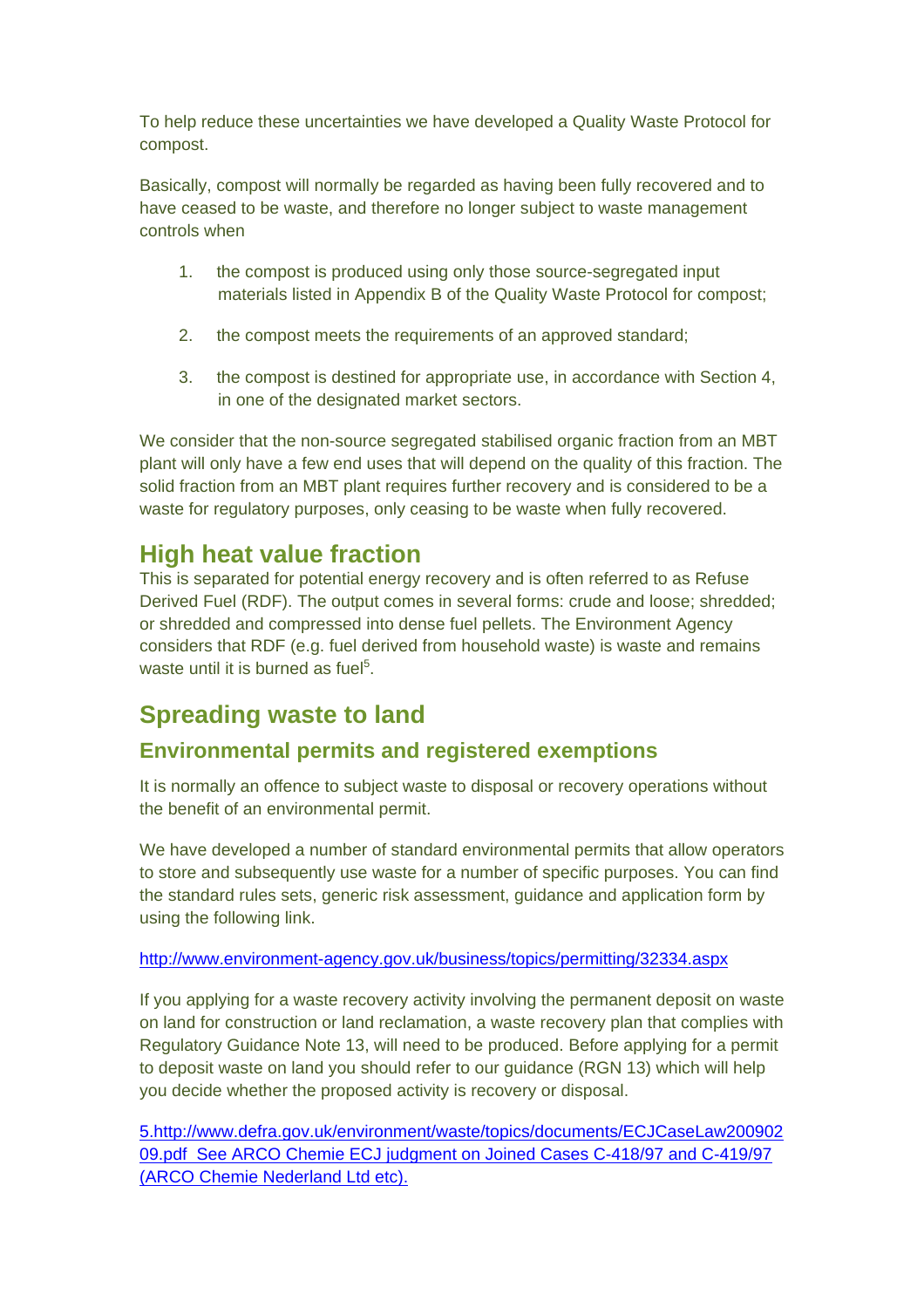However, there are a number of exemptions from environmental permitting subject to certain limitations and registration with Agency. Activities exempt from the need to hold a environmental permit are set out in Section 5.3 or Section 5.4 of Part 2 of Schedule 1 to the Environmental Permitting (England and Wales) Regulations 2010 (as amended). The exemptions are all subject to specified criteria and a general requirement to carry out the activity without endangering human health or harming the environment.

#### **Available exemptions**

Since the introduction of the new Environmental Permitting (England and Wales) Regulations 2010, there are no specific exemptions available permitting the spreading of waste from MBT.

### **Landfilling MBT outputs**

MBT outputs can be sent to an appropriately authorised landfill. The outputs are generally non-hazardous waste and can be landfilled at a suitable non-hazardous landfill site. Any biodegradable waste that is landfilled will count against landfill allowances.

### **Use in landfill engineering**

It is unlikely that outputs from MBT will meet the specifications for any landfill engineering requirements. If they do and are used, unless the operation is recovery,<sup>6</sup> the biodegradable portion will still count against landfill allowances.

### **Use for daily cover for landfill**

Suitably stabilised waste from MBT processes may be used for daily and/or intermediate cover provided it has no noticeable odour, is not attractive to rodents, flies or birds; and complies with permit conditions. Any biodegradable waste used in this way will count against landfill allowances.

### **Use in landfill restoration**

Suitably stabilised waste from MBT processes may be appropriate for use in landfill restoration schemes provided that use complies with the conditions of a land-use planning consent and with the conditions of an extant licence or permit. Providing the use of the MBT output in landfill restoration complies with the conditions of a landuse planning consent and with the conditions of an extant licence or permit then we will consider this as recovery.

### **Export of outputs from MBT**

If you intend to move the waste into or out of the UK, then additional controls apply. You would need to understand exactly what is involved before moving the waste. Reference should be made to our international waste shipments pages. $<sup>7</sup>$ </sup>

6. [http://www.environment-agency.gov.uk/static/documents/Business/RGN13](http://www.environment-agency.gov.uk/static/documents/Business/RGN13%20_Defining_Waste_Recovery_v1.0.pdf) Defining Waste Recovery v1.0.pdf

7. <http://www.environment-agency.gov.uk/business/sectors/32447.aspx>